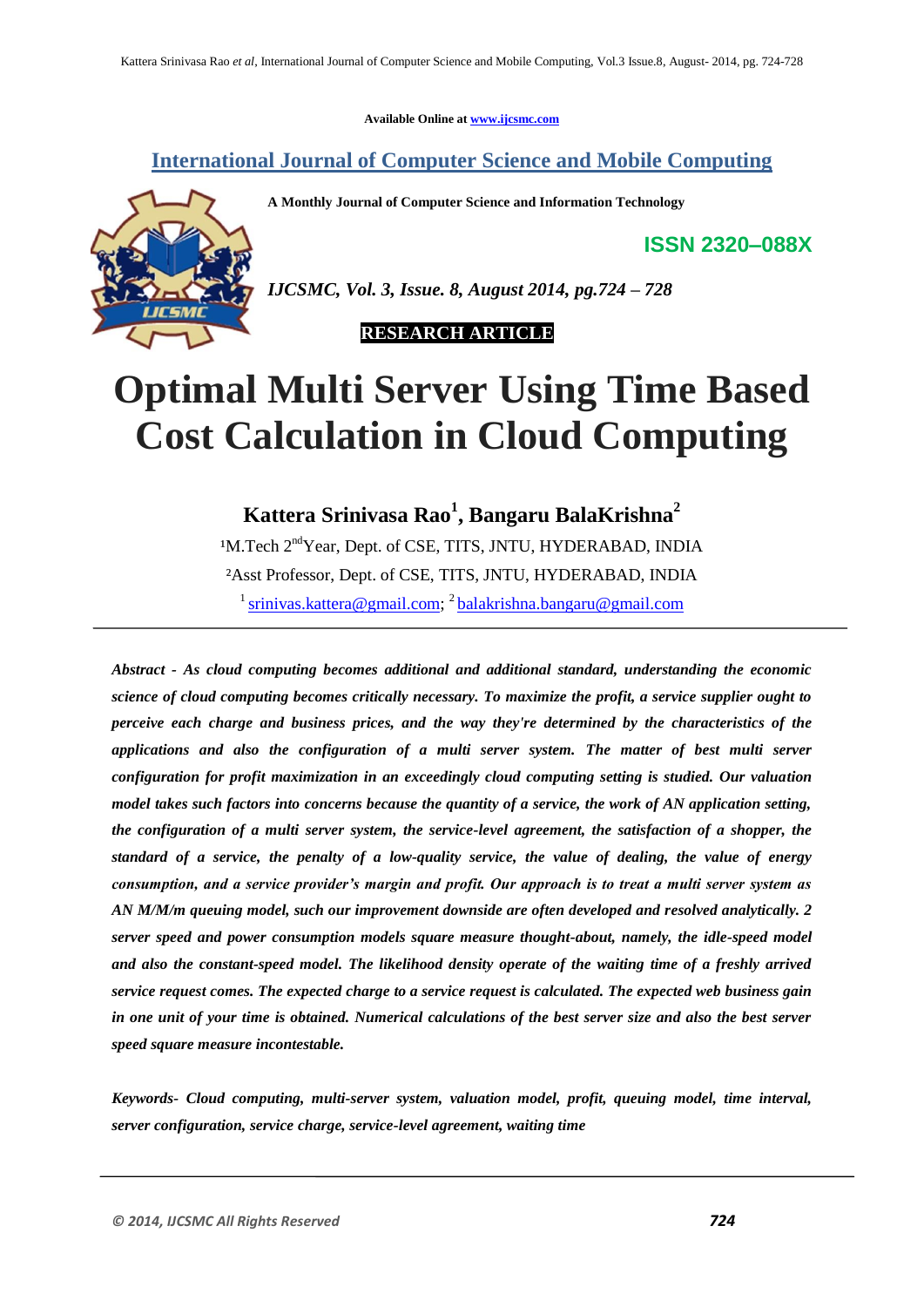#### **I. INTRODUCTION**

As cloud computing becomes additional and additional standard, understanding the economic science of cloud computing becomes critically necessary. To maximize the profit, a service supplier ought to perceive each service charge and business prices, and the way they're determined by the characteristics of the applications and also the configuration of a multi server system. The matter of best multi server configuration for profit maximization in an exceedingly cloud computing setting is studied. Our valuation model takes such factors into concerns because the quantity of a service, the work of AN application setting, the configuration of a multi server system, the service-level agreement, the satisfaction of a shopper, the standard of a service, the penalty of a low-quality service, the value of dealing, the value of energy consumption, and a service provider's margin and profit. Our approach is to treat a multi server system as AN M/M/m queuing model, such our improvement downside are often developed and resolved analytically. 2 server speed and power consumption models square measure thought-about, namely, the idle-speed model and also the constant-speed model. The likelihood density operate of the waiting time of a freshly arrived service request comes. The expected charge to a service request is calculated. The expected web business gain in one unit of your time is obtained. Numerical calculations of the best server size and also the best server speed square measure incontestable. Cloud computing could be a largescale distributed computing paradigm during which a pool of computing resources is on the market to users via the net. Computing resources, e.g., process power, storage, software, and network information measure, square measure described to cloud shoppers because the accessible utility services. Infrastructure- as-a-Service could be a process service model wide applied within the cloud computing paradigm. During this model, virtualization technologies are often accustomed give resources to cloud shoppers. The shoppers will specify the specified software system stack, e.g., in operation systems and applications; then package all of them along into virtual machines. The hardware demand of VMs also can be adjusted by the shoppers. Finally, those VMs are outsourced to host in computing environments operated by third-party sites closely-held by cloud suppliers. A cloud supplier is answerable for guaranteeing the standard of Services for running the VMs. Since the computing resources square measure maintained by the supplier, the entire price of possession to the shoppers are often reduced. In cloud computing, a resource provisioning mechanism is needed to provide cloud shoppers a group of computing resources for process the roles and storing the info. Cloud suppliers offer cloud shoppers 2 resource provisioning plans, specifically short on-demand and long-run reservation plans. Amazon EC2 and Go Grid square measure, for instances, cloud suppliers which provide IaaS services with each plans. In general, valuation in on-demand set up is charged by pay-per-use basis. Therefore, getting this on-demand set up, the shoppers will dynamically provision resources at the instant once the resources square measure required suiting the fluctuated and unpredictable demands. For reservation set up, valuation is charged by a former fee generally before the computing resources are used by cloud shopper. With the reservation set up, the worth to utilize resources is cheaper than that of the on-demand set up. During this manner, the patron will cut back the value of computing resource provisioning by victimization the reservation set up. for instance, the reservation set up offered by Amazon EC2 will cut back the entire provisioning price up to forty nine % once the reserved resource is absolutely used.



Figure 1: System Architecture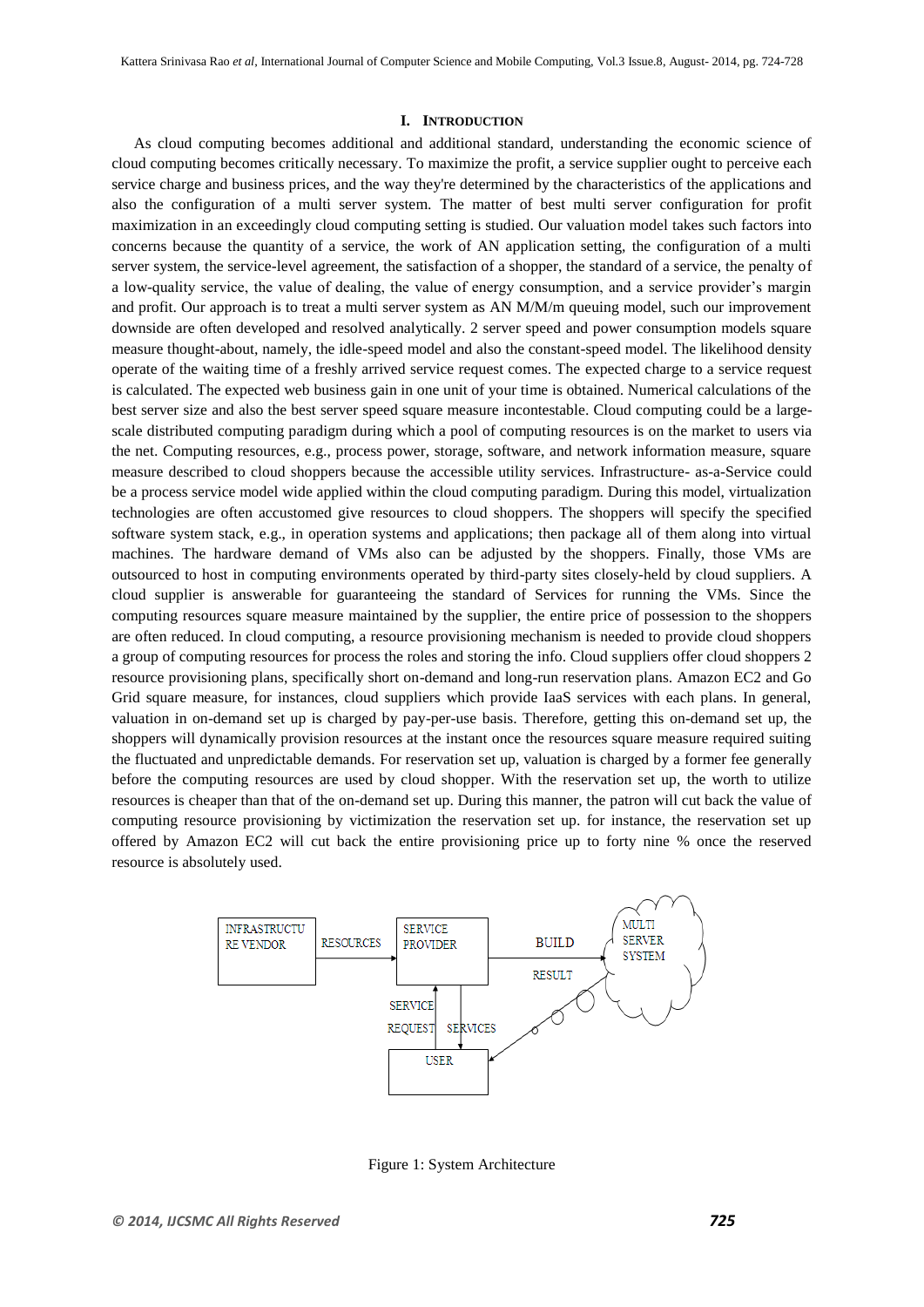# **II. EXISTING SYSTEM**

To increase the revenue of business, a service provider can construct and configure a multiserver system with many servers of high speed. Since the actual service time (i.e., the task response time) contains task waiting time and task execution time. More servers reduce the waiting time and faster servers reduce both waiting time and execution time.

# **Problems on existing system:**

- 1. In single Sever System if doing one job another process waiting for another completion of server service, So it take time to late.
- 2. Due to increase the Service cost of cloud.

#### **III.PROPOSED SYSTEM**

We study the problem of optimal multiserver configuration for profit maximization in a cloud computing environment. Our approach is to treat a multiserver system as an M/M/m queuing model, such that our optimization problem can be formulated and solved analytically. We consider two server speed and power consumption models, namely, the idle-speed model and the constant-speed model.

# ADVANTAGES:

1 .We calculate the expected service charge to a service request. Based on these results, we get the expected net business gain in one unit of time, and obtain the optimal server size and the optimal server speed numerically

2. To the best of our knowledge, there has been no similar investigation in the literature, although the method of optimal multicore server processor configuration has been employed for other purposes, such as managing the power and performance tradeoff.

# **IV. PROBLEM DEFINITION**

As cloud computing becomes more and more popular, understanding the economics of cloud computing becomes critically important. To maximize the profit, a service provider should understand both service charges and business costs, and how they are determined by the characteristics of the applications and the configuration of a multiserver system. The problem of optimal multiserver configuration for profit maximization in a cloud computing environment is studied.

### **V. RELATED WORK**

Multiple sporadic servers as a mechanism for rescheduling periodic tasks are applicable to today's computer environments. A developed simulation tool enables evaluation of its performance for various task sets and server parameters. By increasing the number of servers, aperiodic task response time is reduced; system utilization and the number of reschedulings are increased whereas periodic task execution is disrupted insignificantly. Proper selection of server parameters improves task response time, and decreases the number of unnecessary reschedulings. Simulation results prove model correctness and simulation accuracy. The simulator is applicable to developing rescheduling algorithms and their implementation into real environments*.*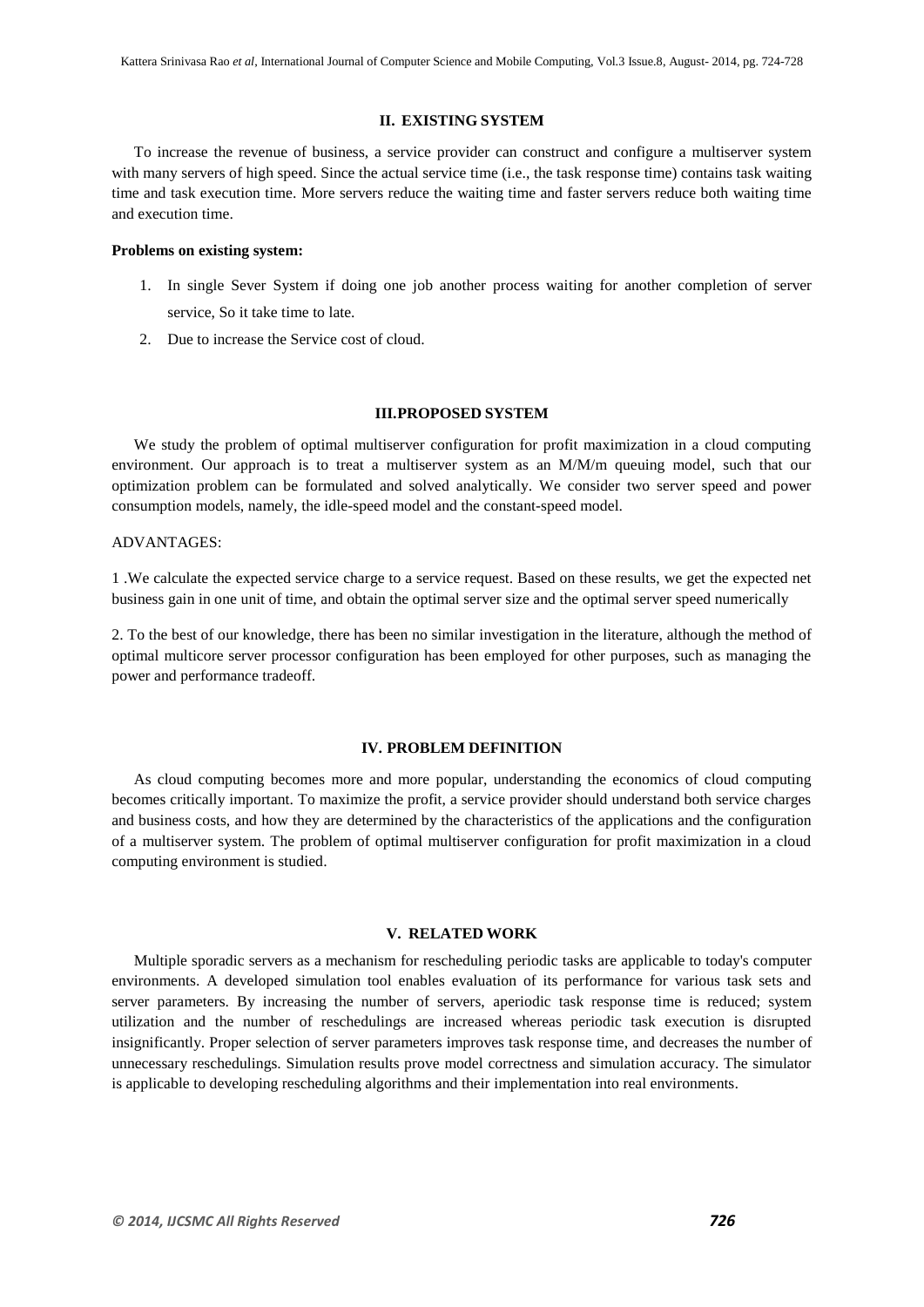#### **Multi Server Model:**

They have proposed a pricing model for cloud computing which takes many factors into considerations, such as the requirement of a check, the workload of an application environment, the configuration (m and s) of a multi server system, the service stage agreement c, the satisfaction (r and 0) of a consumer, the quality (W and T) of a service, the price of a low-quality service, the cost and mof renting, the cost (P and P) of energy utilization, and a service provider's margin and profit. The cloud caching service can maximize its profit using an optimal pricing scheme. Optimal pricing necessitate an appropriately simplified price-demand model that incorporates the correlations of structures in the cache services. Provides a multi-cloud service for an e-search application that achieves optimal pricing for the products available in different cloud services (like Amazon, Azure, eBay, etc)in a clustered environment. This work propose a novel pricing scheme designed for a cloud cluster that offers inter-querying services and aims at the maximization of the cloud profit. An appropriate price demand and formulate the optimal pricing problem.

# **Power Consumption Model:**

In the existing literature, the power consumption of a server has been modelled in two different ways: offline and online. In the former case, Simple Power, Software Watt and Mambo estimate the power consumption of an entire server. Though these models use analytical methods based on some low-level information such as number of used CPU cycles. The main advantage is that they provide high accuracy. however, the offline nature of such models requires extensive simulation, which results in a important amount of time for estimating the power consumption. Accordingly, these models are infeasible for predicting the power consumption of highly dynamic environments like cloud computing data centres. To conquer this problem, an online (run-time) methodology is proposed. Such models are based on the information monitored through performance counters. These counters keep track of activities performed by applications such as amount of accesses (e.g. to caches) and switching activities within processors.

#### **Server Configuration:**

**Plan Reservation-** In reservation plan, the cloud uses reserve the cloud in advance for their requirements. In this way, the pay the payment of the reservation in on the spot. That is, when we will reserve the cloud space mean, at the time we pay the payment also.

**Space Utilization-** The space timing calculates by the reference of cloud usage. That is, the cost also calculates based on cloud space utilization and cloud usage

**Analysis of Performance-**We analyse and compare the performance offered by different configurations of the computing collect, focused in the execution of loosely coupled applications.

#### **Task Scheduling:**

Each and every user assigns the task to cloud, so that task will assign to the cloud in priority scheduling basis or if anyone cloud is free mean, user job assign to that cloud.

# **VI.CONCLUSION**

They have proposed a pricing model for cloud computing which takes many factors into consideration, such as the requirement r of a check, the workload of an application Environment, the configuration (m and s) of a multi server system, the service level concurrence c, the satisfaction (r ands0) of a consumer, the quality (W and T) of a service, the price d of a low-quality service, the cost  $(\_$  and m) of renting, the cost  $(\_$ ,  $P_$ , and P) of energy consumption, and a cloud service provider's margin and earnings a. By using an M/M/m queuing model, the formulated and solved the problem of optimal multi server configuration for profit maximization in a cloud computing environment. The discussion can be easily extended to other service charge functions.